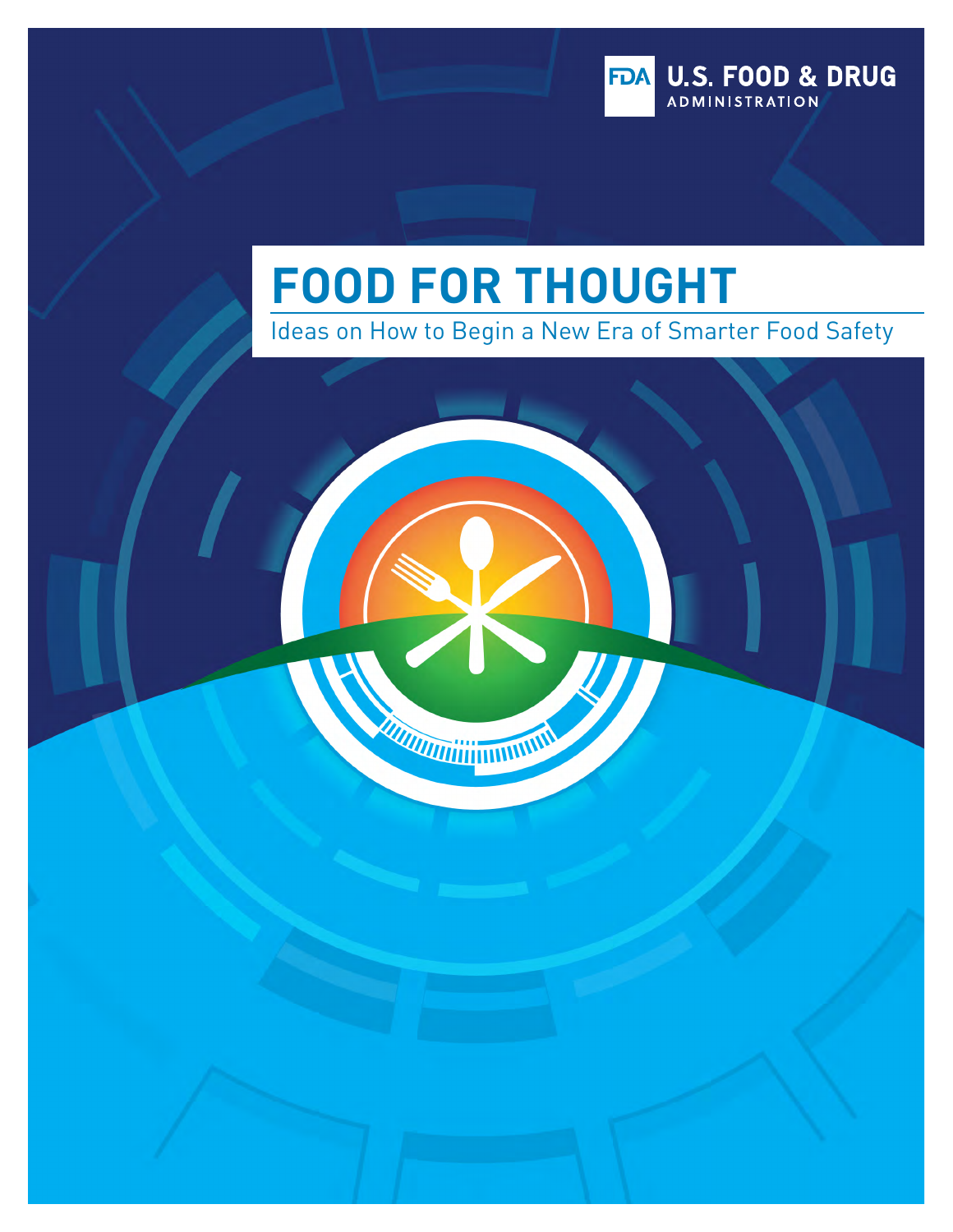# **A Letter from FDA's Foods Program Leadership**

We recently announced a <u>[New Era of Smarter Food Safety.](https://www.fda.gov/news-events/press-announcements/statement-acting-fda-commissioner-ned-sharpless-md-and-deputy-commissioner-frank-yiannas-steps-usher)</u><del>'</del>

This new initiative is intended to build on FDA's efforts to implement the FDA Food Safety Modernization Act by leveraging, among other things, the use of new and emerging technologies as well as new approaches to some of the food system's biggest food safety challenges. In early 2020, FDA plans to release a blueprint that outlines critical steps to protect public health and keep pace with the ever-changing global food supply chain.

The first step in developing this blueprint was to start this work internally, engaging FDA experts to provide their insights on how to make this vision a reality. More than 100 experts participated in four brainstorming session on the following topics:

- Tech-enabled Traceability and Foodborne Outbreak Response
- Smarter Tools and Approaches for Prevention
- New Business Models and Retail Modernization
- Food Safety Culture

Participants in the brainstorming groups represent the Office of Food Policy and Response, the Center for Food Safety and Applied Nutrition, the Office of Regulatory Affairs, the Center for Veterinary Medicine, and several individuals from the Office of the Commissioner. We have also encouraged idea submissions by employees across the Foods Program.

 FDA staff were asked to unleash their ideas, unfettered by practical considerations, such as staffing and resources for the agency and the impact on industry. The time for practicality will come in the second round of sessions later this year, when our experts will look at their ideas and ideas gathered from the public with new eyes, considering feasibility and recommending realistic goals.

On October 21, we will conduct a public meeting to engage stakeholders and foster a dialogue on how to most effectively prepare for the work ahead. The blueprint we publish in early 2020 will be a tapestry of wisdom provided by experts in the public and private sectors.

For now, to help stakeholders prepare for the public meeting and for the accompanying public comment period, we would like to share a sampling of the ideas that came out of the brainstorming groups. Opening a window to FDA's preliminary internal thinking may provide food for thought and generate more insights that will enrich the strategic blueprint.

Frank Yiannas Deputy Commissioner for Food Policy and Response

Steven Solomon Director of Center for Veterinary Medicine

Susan J. May

Susan Mayne Director of Center for Food Safety and Applied Nutrition

 $\mathbf{v} \in \mathbb{R}$ 

Melinda Plaisier Associate Commissioner of Regulatory Affairs

1 https://www.fda.gov/news-events/press-announcements/statement-acting-fda-commissioner-ned-sharpless-md-and-deputy-commissioner-frank-yiannas-steps-usher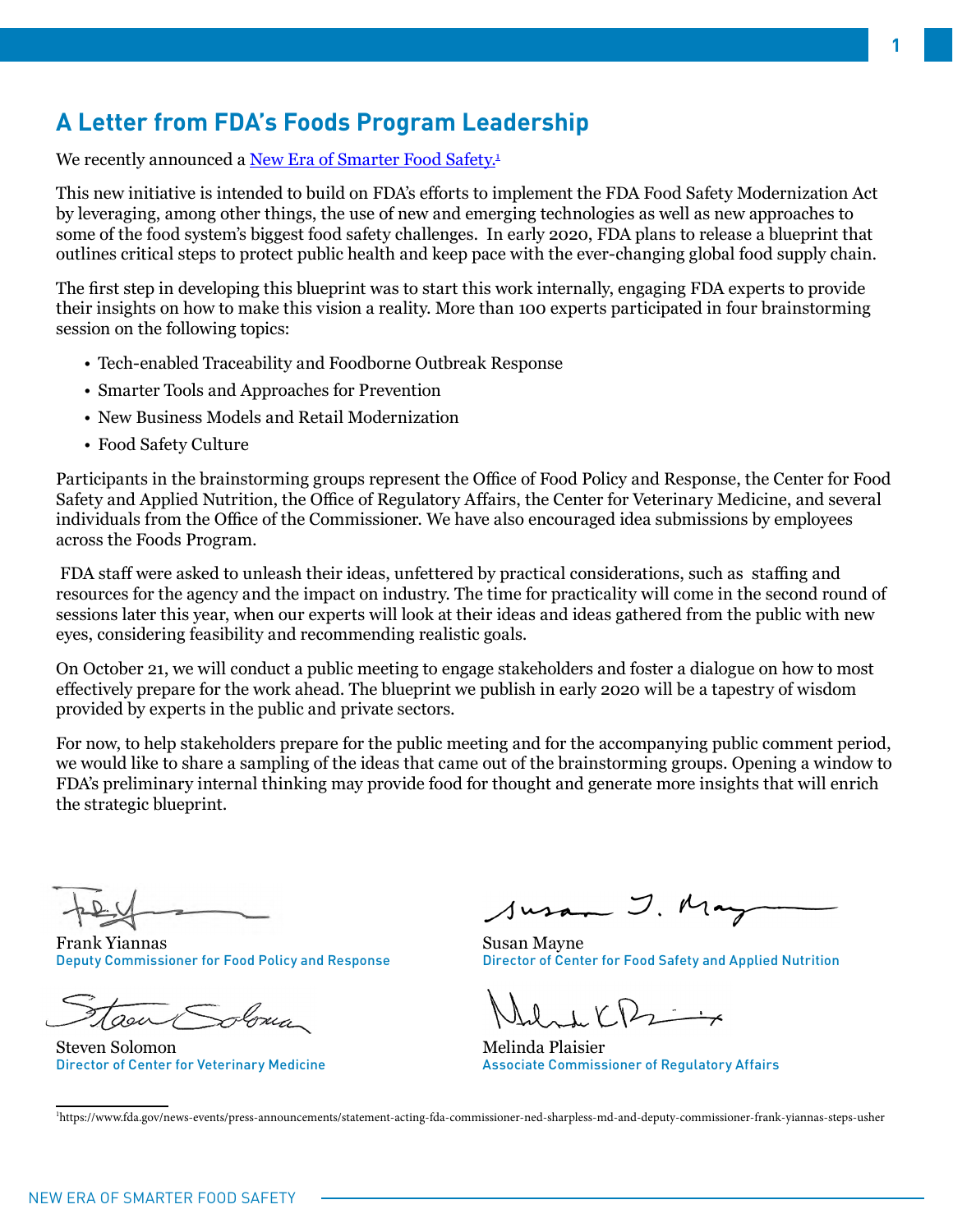# **Tech-enabled Traceability and Foodborne Outbreak Response**

*Looking at technologies, data streams and approaches that will greatly reduce the time it takes to trace the origin of a contaminated food.*

#### **Facilitate End-to-End Traceability Throughout the Food Safety System**

- Develop foundational components needed to make full traceability standards operational.
	- − Define key data elements and processes that are needed to enable full traceability.
	- − Develop strategies to harmonize tracing activities by engaging public (e.g. the U.S. Department of Agriculture, states, international regulatory counterparts) and private partners in discussions on governance for domestic and international voluntary traceability standards, including the role for regulators.
- Encourage industry/company adoption of new technologies.
	- − Develop ways to achieve interoperability of traceability systems.
	- − Identify and develop incentives to encourage firms to voluntarily adopt tracing technologies (e.g., blockchain).
	- − Promote research and innovation by establishing mechanisms to promote shared development of technologies, using cooperative research and development agreements, grants, and other approaches.

#### **Enhance Foodborne Outbreak Response**

- Enhance outbreak detection.
	- − In partnership with stakeholders, advance efforts to mine data (e.g. reviews of food products on the websites of online retailers and social media, environmental conditions, and illness information) to identify early signals of outbreaks.
	- − Explore mechanisms to better leverage industry insights to identify possible outbreaks, potentially using third parties to gather and analyze data.
- Enhance outbreak response activities.
	- − Explore new models and approaches for domestic and international outbreak response (e.g. training, sharing lab methodologies, WGS matching, lab collaboration).
	- − Make greater use of outbreak information from other countries to prevent contaminated foods from entering the United States.

#### **Innovate Communications Approaches**

- Spark new dialogue around traceability.
	- − Create forums for dialogue involving interested stakeholders, such as retailers, growers, manufacturers, and IT companies, to address needs and overcome current obstacles for full traceability.
	- − Develop communications around traceability. Highlight best practices for traceability, using various forms of communications, such as social media, web, publications, etc.
- Enhance outbreak/recall communication.
	- − Create a U.S. Government (USG) app for alerting industry and consumers of recalls and outbreaks.
	- − Support development of scannable labels and associated apps to give product information through the supply chain and information on recalls/outbreaks.

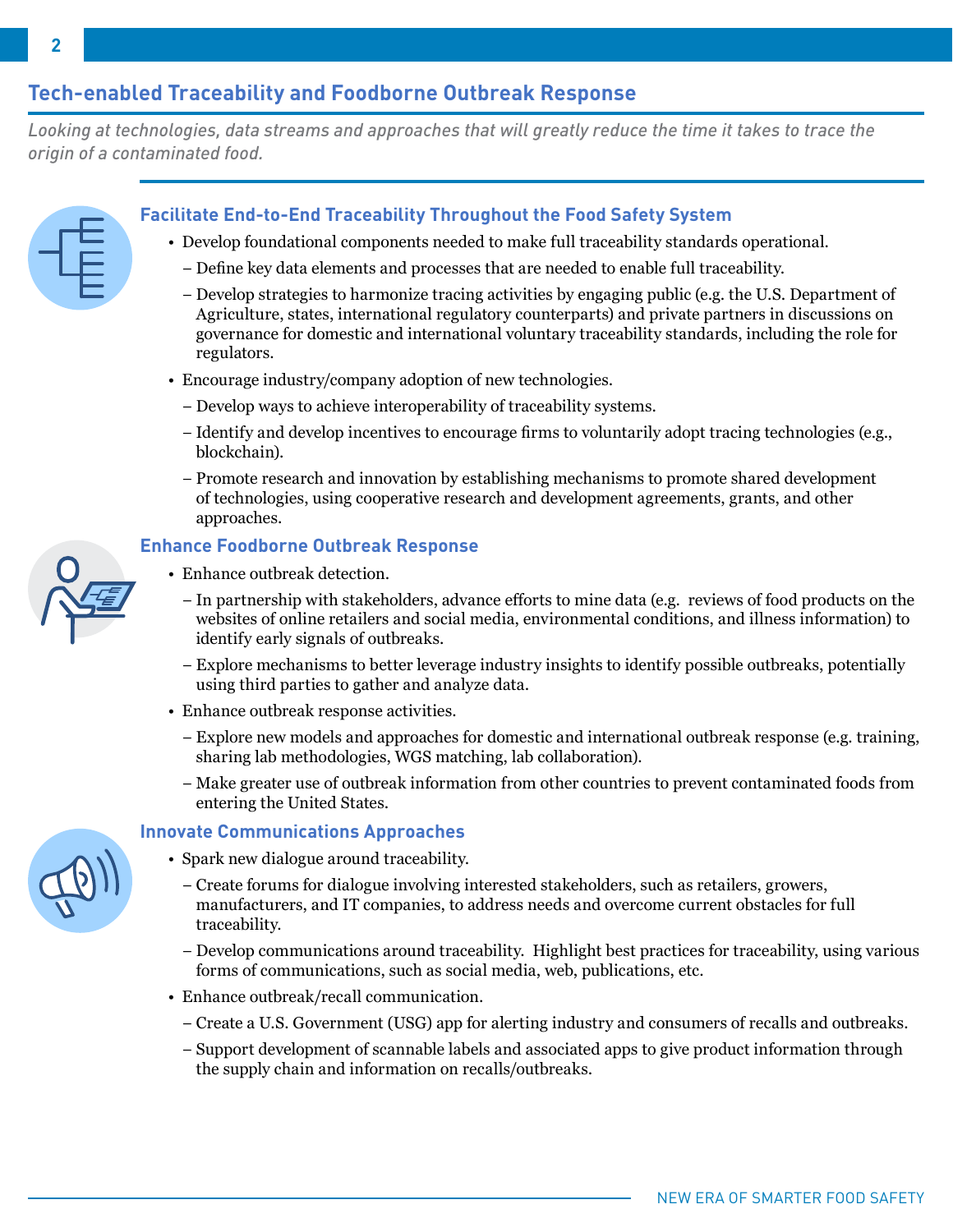# **Smarter Tools and Approaches for Prevention**

*Looking at new tools, processes, and communications to inform our prevention efforts.*



**0100101001 011101011 1010010 1011101011**

#### **Invigorate Root Cause Analyses**

- Develop new models for conducting root cause analyses, partnering with industry and other stakeholders.
- Improve the standardization of methodologies and guiding principles, including how the findings are reported and communicated.
- Enhance agency readiness for quick deployment of food safety experts to conduct root cause analyses.
- Conduct training and outreach on lessons learned through root cause analyses and through Big Data mining or Artificial Intelligence on inspection and sample findings.
- Work with industry to use food safety data to identify best practices in a non-regulatory framework.

#### **Redefine Data and Data Analytics for Responding to and Preventing Contamination**

- Use artificial intelligence and other technologies to scan external information (e.g. product complaints) as tools for detection of potential contamination events. Explore both public sources (such as public forums, consumer reviews, web sites, news reports, and social media) and private sources of data (such as industry and academia).
- Expand how FDA mines data, such as using Big Data mining or Artificial Intelligence to evaluate inspection and sampling findings.
	- − Move from descriptive analytics to predictive analytics, mining data to inform future policies, procedures and awareness of risks.
	- − Explore greater partnership with academic institutions, and other public/private partnerships, to perform predictive data analytics using both FDA data and other information (e.g., weather events such as flooding in a region) to identify potential risks for contamination events.
- Encourage industry to adopt tools building on traceability to better protect consumers (e.g. an automatic register stop sale in the event of an outbreak).

#### **Develop Innovative Approaches to Inspection and Compliance**

- Evaluate the feasibility of conducting remote, virtual, and component inspections of foreign and domestic firms with a demonstrated history of compliance (through previous FDA inspections, reliable third-party audits, etc.).
- Consider establishing a voluntary program for domestic facilities and farms that submit to audits by certification bodies accredited under FDA's Third-Party Program, as we have now for foreign facilities and farms. Possible incentives could be lower inspection frequencies or reduced scope of inspections.
- Further assess the utility of third-party audits as a tool.
- Encourage industry use of real-time remote monitoring of conditions on farms and facilities (e.g., pathogen levels in surface water used for irrigation or within the environment of a food processing plant).

#### **Foster Forward-Thinking Communications for Industry Prevention Efforts**

- Enhance communications on compliance trends to encourage firms to self-correct potential food safety concerns.
- Enhance communications internally and externally on trends in top risk factors for food contamination identified during outbreaks.
- Promote education and training to communicate lessons learned from contamination events and how they should inform future preventive controls.
- Publicly share data so that others can use the information by establishing/enhancing templates for reports and communications that can be shared across the public and private sectors.





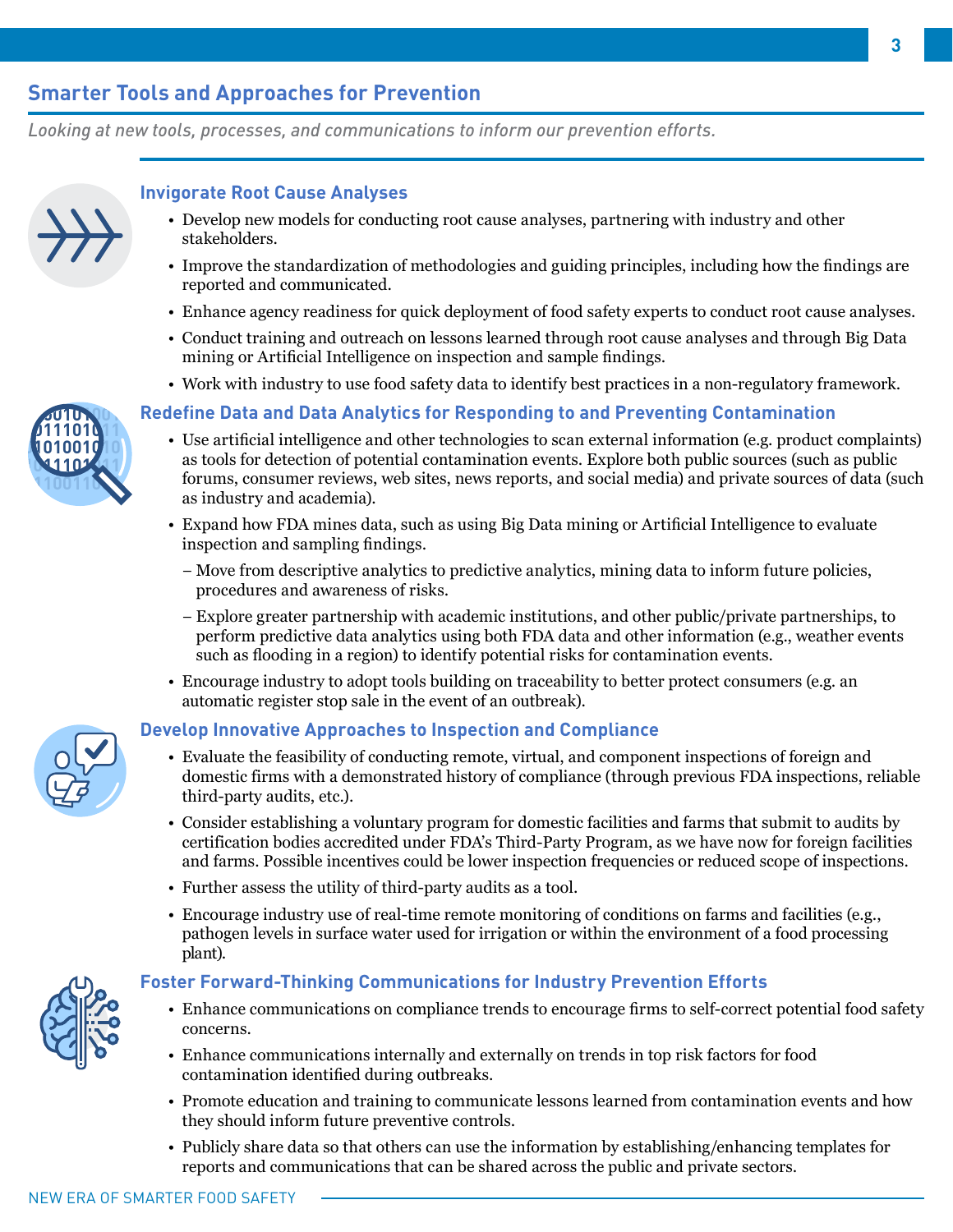#### current vulnerabilities and gaps in safety from seller to consumer.

- Identify standards of care based on risks and existing/emerging business models.
- Establish regulatory framework.
	- − Given rapid evolution of business models, start a dialogue about flexible tools for considering business models. How can we, as food safety regulators/professionals/etc., bring tools to bear that won't need to be updated every two years?
	- − Add section to Food Code or issue guidance for industry regarding handling, packaging, transportation, particularly focused on mail-order meal kits.
- Incentivize the use of technology that automatically monitors product time/temperature/tamper resistant/traceability information.
- Meet with online retailers to better understand their third-party seller models and develop new methods to ensure recalled product information is effectively disseminated and products are removed from the market.
- Foster partnerships with influencers, such as chefs, bloggers, cooking shows and celebrities, to make smarter food safety part of the national dialogue.
- Partner with food delivery companies on how to handle food properly.

#### **Enhance Traditional Retail Food Safety**

- Expand the Food Code to require industry food safety management system for retail establishments.
- Enhance the Retail Risk Factor study to measure the occurrence of practices and behaviors known to contribute to foodborne illness outbreaks among different types of foodservice and retail food operations. Champion addressing high priority factors and tie funding to incentivize jurisdictions to implement.
- Develop protocols for retail facilities that have repeated egregious/significant violations and/or outbreaks linked to practices within their facility.
- Improve training curriculum for federal, state, local, tribal and territorial regulators and staff to target food safety practices most effective in preventing foodborne illness.
- Increase engagement with industry and regulatory partnership groups to promote implementation of effective intervention strategies to reduce retail risk factor occurrence.

#### **Navigate the Last Mile**

- Crowd-source ideas on developing industry standard of care based on different business models (whether food is delivered hot or cold and by whom—robot or person, for instance).
- Develop best practices for "last mile" food delivery, focusing on packaging, time/temperature control, sensors, tampering, cross-contamination and allergens.
	- − Address who "owns" the food in the last mile (e.g., the delivery company/driver? the previous link in the chain?). Target this group for education on safe transport and handling.
- Enhance industry and consumer education on TTTC (temperature, time, tamper resistant, crosscontamination).





# **Develop Approaches to Help Ensure the Safety of E-Commerce** • Work with industry to study new business models (e.g. home delivery, meal kits, etc.) to identify **WWW**

**4**

## **New Business Models and Retail Modernization**

*traditional business models, such as retail food establishments.* 

*Advancing the safety of both new business models, such as e-commerce and home delivery of foods, and*